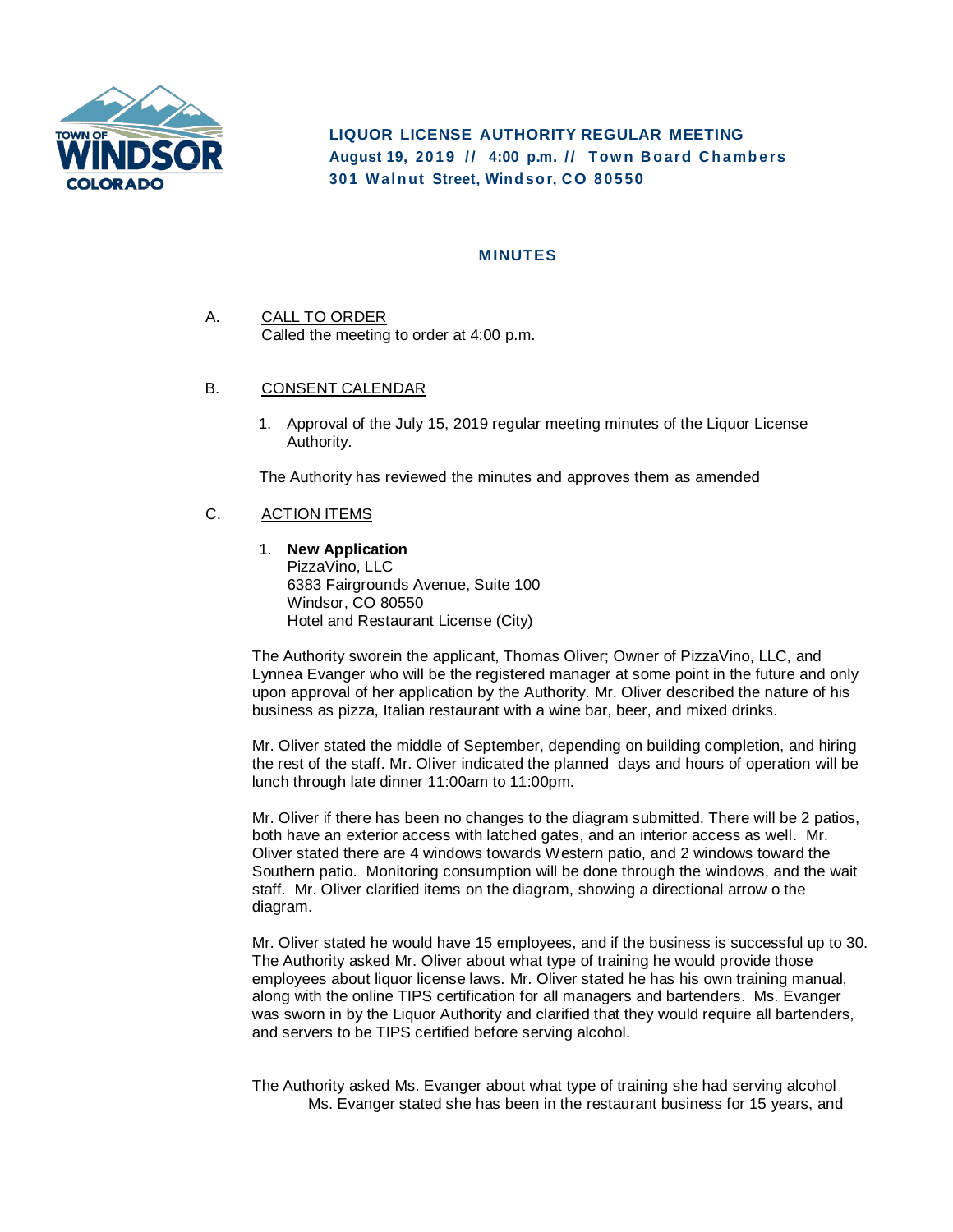has developed the company handbook. ID guides will be kept behind the bar, and everyone will learn how to recognize someone intoxicated or under age.Ms. Evanger stated she had the same thing in Washington, and has completed the Responsible Colorado Vendor Program.

The Authority asked Ms. Evanger about what type of action would be taken if an employee violated the liquor code. Ms. Evanger stated depends on the violation, if someone purposely serves someone under 21, termination. If someone serves someone intoxicated, write up with a teaching opportunity.

The Authority asked Mr. Oliver about any criminal history.Mr. Oliver stated; No criminal history. The Authority asked Mr. Oliver about whether the restaurant was 500 feet from a school. Mr. Oliver stated he was not within 500 feet of a school.

The Authority asked Mr. Oliver about whether any license has been denied within 500 feet of the premise in the last 2 years. Including the current surrounding liquor licensed premise. Mr. Oliver stated there are 3 licensed premises a brew pub, liquor store, and a golf course.

The Authority asked Mr. Oliver about what the percentage of food and alcohol would be. Ms. Evanger stated 60-75% will be food in a family oriented atmosphere, and 30-35% alcohol sales.

The Authority stated the property was noticed, and published correctly for 10 days prior to the public hearing.

The Authority asked Ms. Evanger about how the petition notice was distributed. Ms. Evanger stated she walked around the neighborhood to get signatures, and down by the golf course including nearby townhomes. Ms. Evanger stated that neighborhood was excited to learn about the new restaurant.

The Authority asked Ms. Evanger during the petition was anyone opposed to having the new restaurant in that location. Ms. Evanger stated everyone was really excited about the restaurant, but some individuals refused to sign the petition form. Ms. Evanger explained the form to everyone, and the process required.

No interested parties wished to be heard on the application and the public hearing closed.

The Authority found based on the application, recent submissions, and the evidence presented at the hearing supports that the inhabitants of the neighborhood desire the issuance of a license. The reasonable requirements of the neighborhood for the current license being sought aren't currently being met, and the number type and availability liquor outlets located around or near do not preclude the issuance of a license. The Authority also found that all other statutory and ordinance requirements have been met, and that granting of this license will not restrain competition. The applicant at this time is eligible to conduct the business as purposed at this time.

The Authority approved the granting of the license conditioned upon the issuance of certificate of occupancy by the building department, satisfactory inspection of the premise by the police department, satisfactory results of any background checks that have not been received, submission within 7 days of the affidavit of circulator, and compliance with the Liquor code, rules, regulations, and municipal ordinances.

#### 2. **New Application**

Cacciatore, LLC DBA Cacciatore at Heller's Kitchen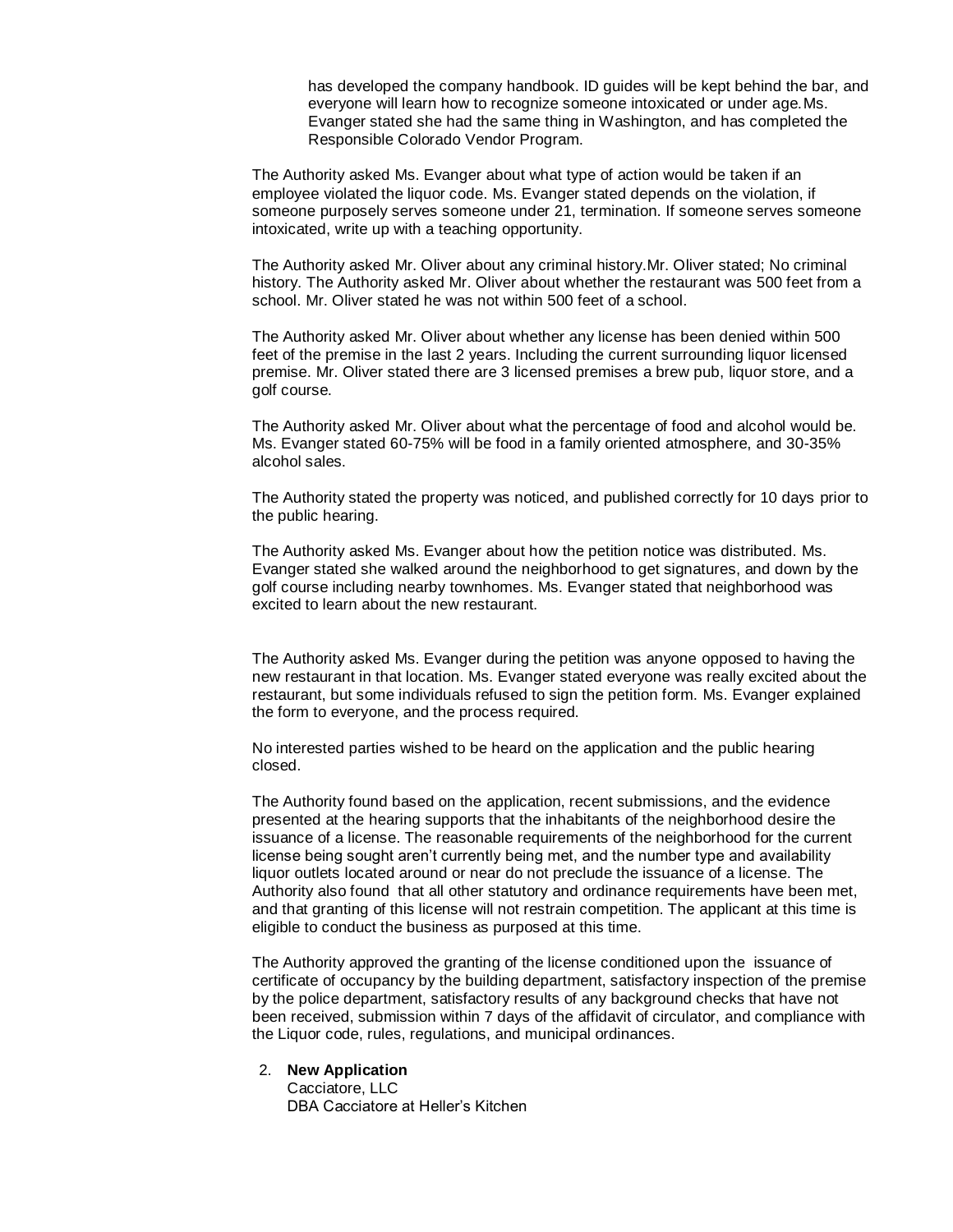301 B Main Street Windsor, CO 80550 *Hotel and Restaurant License (City)*

The Authority swore in the applicants Mr. Michael Occhiato and Mr. Troy Heller; Owners of Cacciatore, LLC. Mr. Heller described the nature of his business as family Italian restaurant. The Authority asked Mr. Heller when he planned to open his business, and start selling alcohol if approved. Mr. Heller stated October.

The Authority asked Mr. Heller what are the days and hours of operation. Mr. Heller stated roughly 11:00am to 10:00pm.

The Authority asked Mr. Heller about how the entries are placed within the diagram and building. Mr. Heller stated there are 3 entries there is going to a brew house on the Eastside of the building, Cacciatore will be located towards the West, and in the basement will be the Tavern.

The Authority asked Mr. Heller about the basement liquor storage area. Mr. Heller stated; Yes there will be individual locking storage for each location. Mr. Heller clarified items on the diagram, adding a directional arrow on the diagram.

The Authority asked Mr. Heller about how many employees he anticipated having. Mr. Heller stated at least 30 to 40 employees.

The Authority asked Mr. Heller about how built out the construction was right now. Mr. Heller responded they were currently working on the floors. All the plumbing and electrical is finished, and the kitchen floors are going in now. The Authority asked Mr. Heller if there has been any changes to the diagram submitted. Mr. Heller stated; No changes to the diagram.

Mr. Heller stated he's done a walk-through with the health department, and they have approved everything they have done to this point. The Authority asked Mr. Heller about approvals with the building department. Mr. Heller stated they were just waiting until they could get that final Certificate of Occupancy. Mr. Occhiato responded they are about 70% complete.

The Authority asked Mr. Heller about his sale and service experience pertaining to alcohol. Mr. Heller stated he has been in business for 4 years, and was the owner of Island Grill for 4 years.

The Authority asked Mr. Heller if they had a direct line of sight to all of the dining areas. Mr. Heller stated; Yes, we have a dining room to the West that has 2 10' foot windows, and the doorway will be wide open at all times.

The Authority asked Mr. Heller what type of training will you provide your employees. Mr. Heller stated everyone will have TIPS training. The Authority asked Mr. Heller what is the policy for identifying patrons. Mr. Heller stated everyone will be ID.

The Authority asked Mr. Heller what type of disciplinary action he would impose if an employee has violated the liquor code. Mr. Heller stated would be immediate termination.

The Authority asked Mr. Heller about any criminal history. Mr. Heller and Mr. Occhiato stated; No criminal history.

The Authority asked Mr. Occhiato about who the distributed petition through the neighborhood. Mr. Occhiato stated his wife completed the petition.

The Authority asked Mr. Heller about what the percentage of food and alcohol would be.